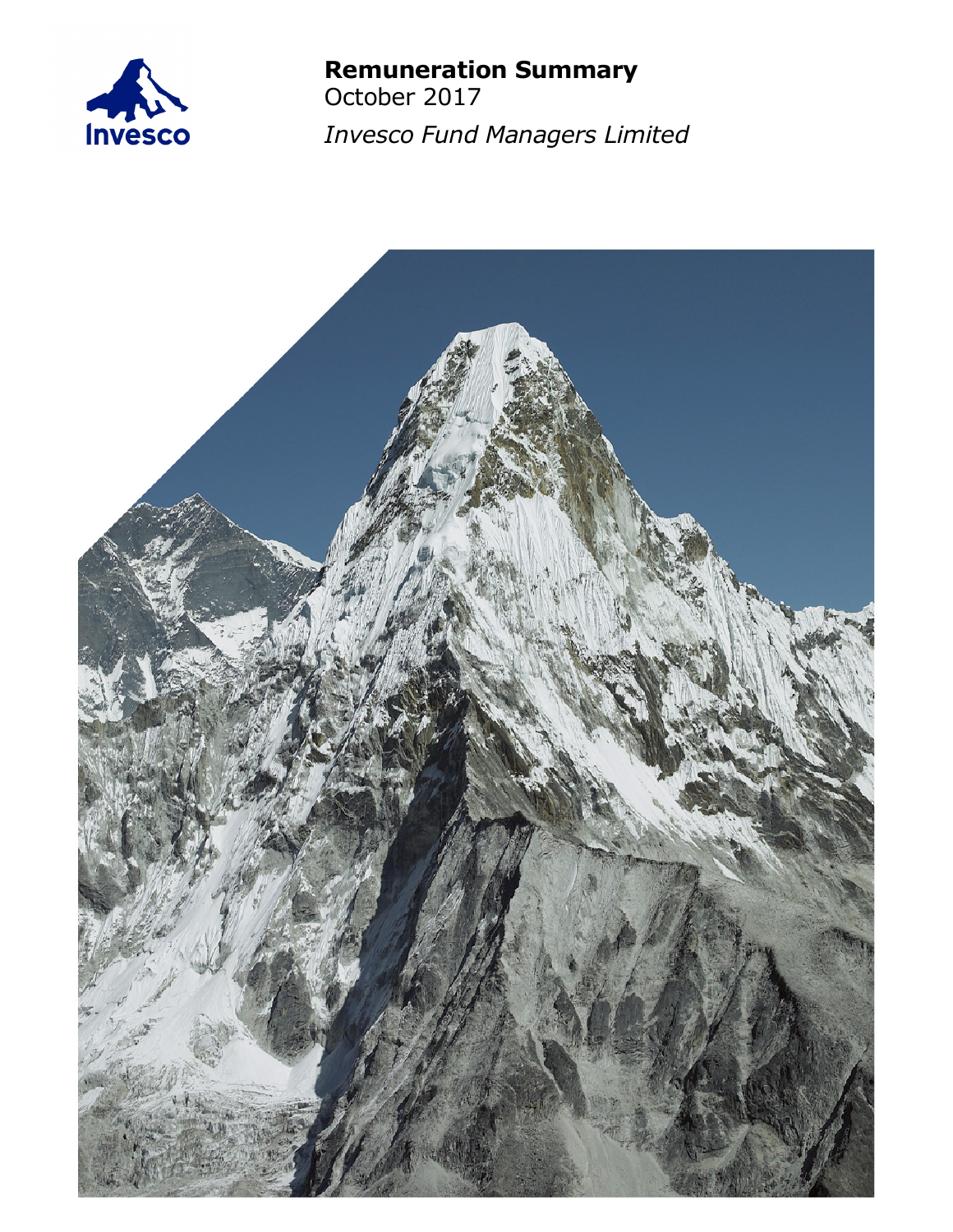## **Introduction**

This disclosure is designed to provide information on Invesco Fund Managers Limited ("IFML") remuneration policy and practices.

IFML is required to comply with Remuneration Code requirements within the Financial Conduct Authority's (FCA) handbook (SYSC 19) of rules and guidance which implement European Union regulatory measures, including the UCITS Directive and related ESMA guidelines on sound remuneration policies.

These rules recognise that not all Remuneration Code principles apply to firms equally and introduce a concept of proportionality, which applies the Code to the extent that it is appropriate to a firm's size, internal organisation (including legal structure) and the nature, scope and complexity of its activities. This supports the FCA statutory objectives of enhancing market integrity and protecting consumers by ensuring incentives do not encourage excessive risk-taking or misconduct.

## **Remuneration Policy and Practices**

### **1. General**

Invesco Ltd endeavours to reward employees appropriately for their contribution towards the success of the business and the level of service and performance delivered to its clients. While the general provisions of this policy apply to all employees, some elements of the policy are applicable only to "Identified Staff" as defined later in this document.

The remuneration policy is designed to be consistent with and promote sound and effective risk management and should not encourage excessive risk-taking that exceeds Invesco's risk tolerance. It is designed to be in line with Invesco's strategy, its risk profile and risk management practices, our values and the long-term interests of Invesco and its clients. The policy has been designed to avoid conflicts of interest and is subject to independent internal review by the Compliance and Business Risk functions.

In order to achieve this, the remuneration of staff is reviewed annually, taking into account individual performance and market practice for the role being undertaken. In addition, bonus arrangements are reviewed periodically in order to ensure their effectiveness. Bonus calculations and targets are also reviewed annually to ensure that they are appropriate, fair and consistent across Invesco Ltd.

## **2. Remuneration Identified Staff**

The FCA has adopted a proportionate approach to implementing the Remuneration Codes. Some of the features of the Remuneration Codes apply to a firm as a whole while other requirements, such as those on the structure of awards, apply mainly to material risk takers (MRTs), also referred to as identified staff.

In accordance with the European Securities and Market Authorities guidelines, the following definitions are applied to identify the Identified Staff of our regulated Management Companies.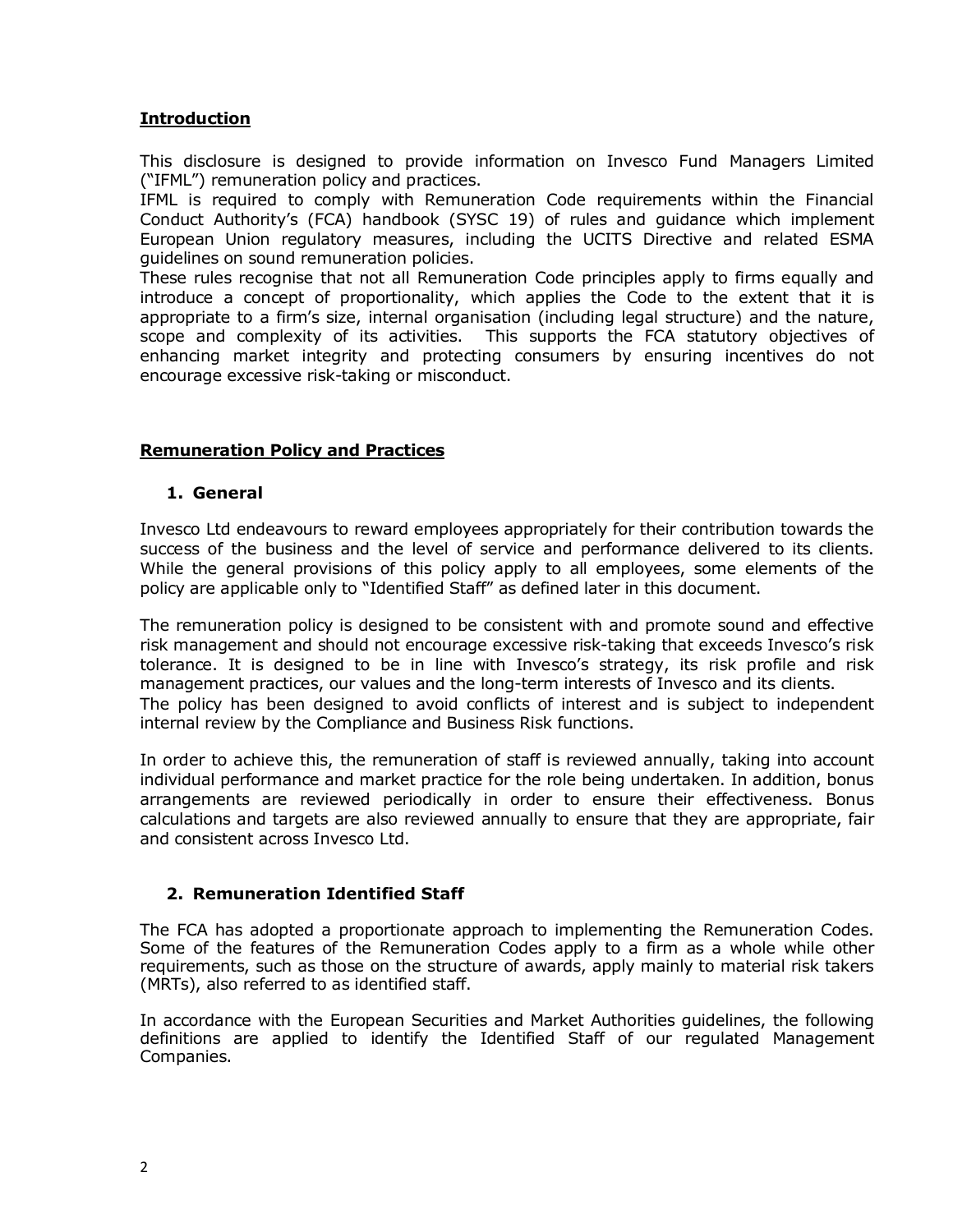#### Senior management

Senior management includes the board of directors of the AIFM or UCITS Management Company, and staff with managerial or supervisory responsibility who report to a member of the board of directors of such Management Company. In addition, staff responsible for heading the Portfolio Management, Administration, Marketing, and HR functions for such Management Companies is included.

#### Risk takers

In relation to the AIFM or UCITS management company and its delegates, risk takers include the following:

- Fund managers;
- Heads of Sales;

- Heads of Distribution for the management company's funds;

- Individuals who are capable of entering into contracts/ positions and taking decisions that materially affect the risk positions of such management company or its managed funds; and

- Staff whose activities could potentially have a significant impact on such management company's results, balance sheet or the performance of its managed funds.

#### Control functions

Control functions include:

- Staff responsible for Risk;
- Compliance; and
- Internal Audit for the AIFM or UCITS Management Companies.

## **3. Remuneration Governance Framework**

The overriding remuneration philosophy of Invesco is set by the Compensation Committee of the Board of Directors of Invesco. This committee is comprised of at least three members of the board, each of whom is "independent" of Invesco under the rules of the New York Stock Exchange and the Securities and Exchange Commission. These members are appointed and removed by the Board. The committee is required to meet at least four times annually and has the authority to retain independent advisors, at Invesco's expense, whenever it deems appropriate to fulfil its duties, including any compensation consulting firm.

The committee's responsibilities include, among other items:

- reviewing and making recommendations to the board concerning Invesco's overall compensation philosophy
- approving Invesco's compensation-related matters requiring the committee's approval, including EU remuneration matters
- overseeing Invesco's equity-based and other incentive compensation programmes
- approving Invesco's annual compensation pools

The committee is responsible for the policy, as well as the remuneration of Identified Staff. The remuneration policy is reviewed annually by the Compliance, Human Resources and Risk Management functions who recommend any adjustments to ensure continued alignment of the policy with sound risk management. The board of directors of entities within the Invesco Group are also responsible for the oversight of remuneration and for ensuring adherence to this policy through the Human Resources function. The Internal Audit function conducts regular testing of administration of the remuneration policy to assess its ongoing compliance with the Invesco Group's remuneration policies and procedures.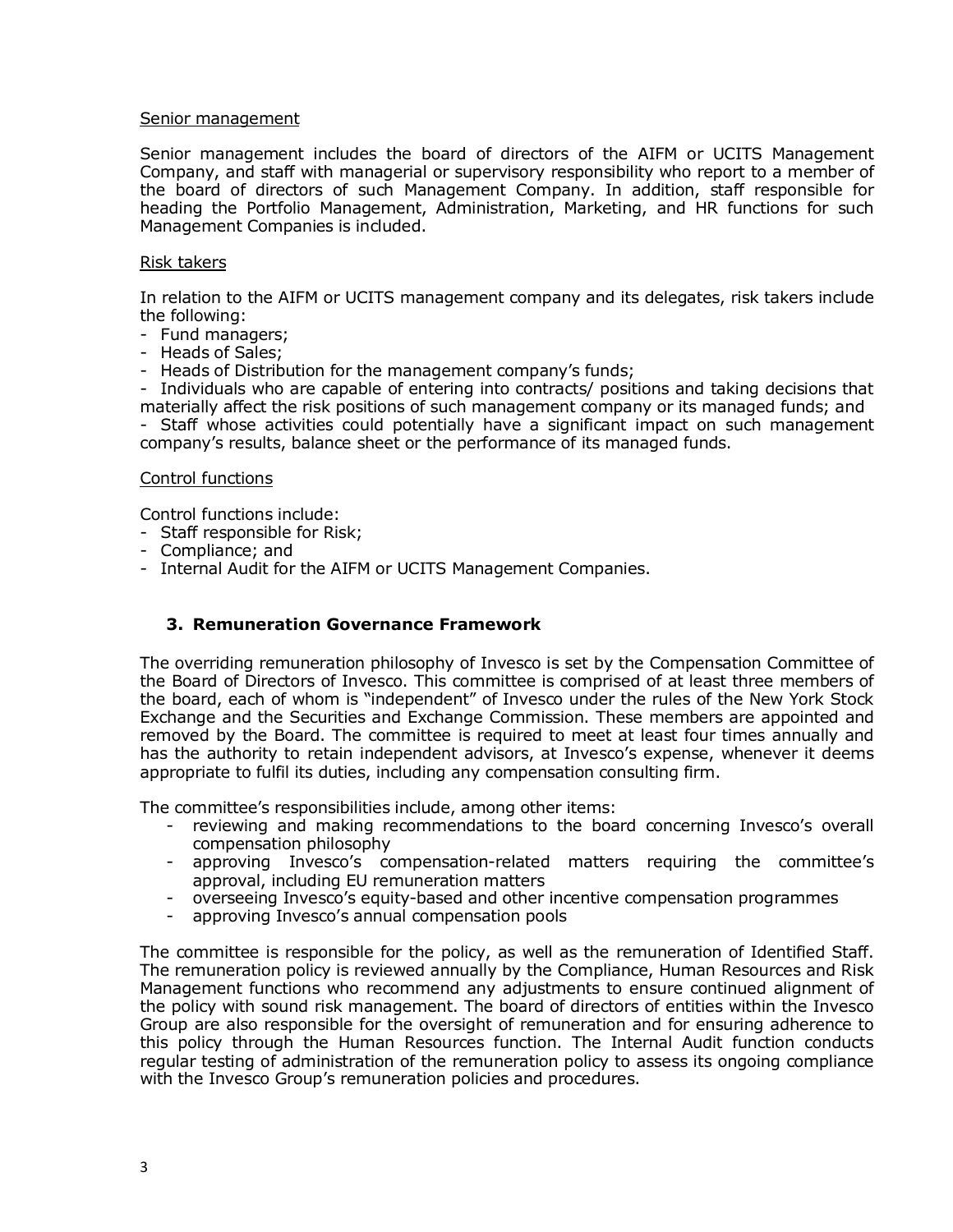## **4. Link between Pay and Performance**

Throughout the year, the board examines our progress against our multi-year strategic imperatives and annual operating plan. The committee annually establishes and approves an overall Invesco-wide incentive pool within well-established guidelines. The allocation of the pool to employees is aligned with the strategy, objective, values and long-term interests of the Invesco Group.

The committee makes holistic, rigorous and judicious decisions for overall pool funding in the context of Invesco's multi-year performance. The committee is focused on the totality of organizational success without tying decisions to a specific formula. The measurements of performance used to determine incentive pools include an adjustment mechanism to integrate all relevant types of current and future risks.

Allocations for each business area may be adjusted by Invesco's CEO based on an assessment of financial and strategic achievements of each business area. Business area cash and equity deferral pool allocations are then awarded to each business area employee by the area's management.

Performance at an individual level is measured through a company-wide, online performance management process. Invesco's performance management process ensures that all employees have their performance consistently assessed regardless of their location or function and consists of 3 key elements:

- an assessment of individual or team-based objectives which have been agreed between the manager and employee;
- an assessment against a single, global set of competencies which are based on Invesco's business principles. The Invesco competency framework builds on these business principles by highlighting key behaviours that contribute to their achievement. In addition, the framework includes leadership competencies to help gauge the performance of our people managers; and
- an employee self-evaluation is completed prior to the manager evaluation of the employee.

Individual performance, as measured through the performance management process, is used to differentially reward high performers in support of our remuneration philosophy.

# **5. Salary/Bonus Review Process**

Salary increase decisions take into account market position, performance, and internal equity. Salary increases are targeted where market positioning does not already align with performance.

Bonus decisions support a meritocracy, providing the most significant rewards to the highest contributors. Individual cash bonuses are based on a variety of factors including internal performance comparisons, external market comparisons, and formulaic portions of incentive plans (for specific groups of employees).

All employees may be considered for long-term equity grants, however, managers use equity pools to retain key talent, to reward those who make the strongest contributions in a given year, and who have high potential to impact business results in the future. Equity grants reward for longer-term performance, and therefore, vest over a multi-year period.

For the Identified Staff whose total variable remuneration is more than 33% of fixed remuneration or whose total remuneration falls above 500,000£, 50% of all variable remuneration is paid in the form of non-cash instruments (unless the management of the